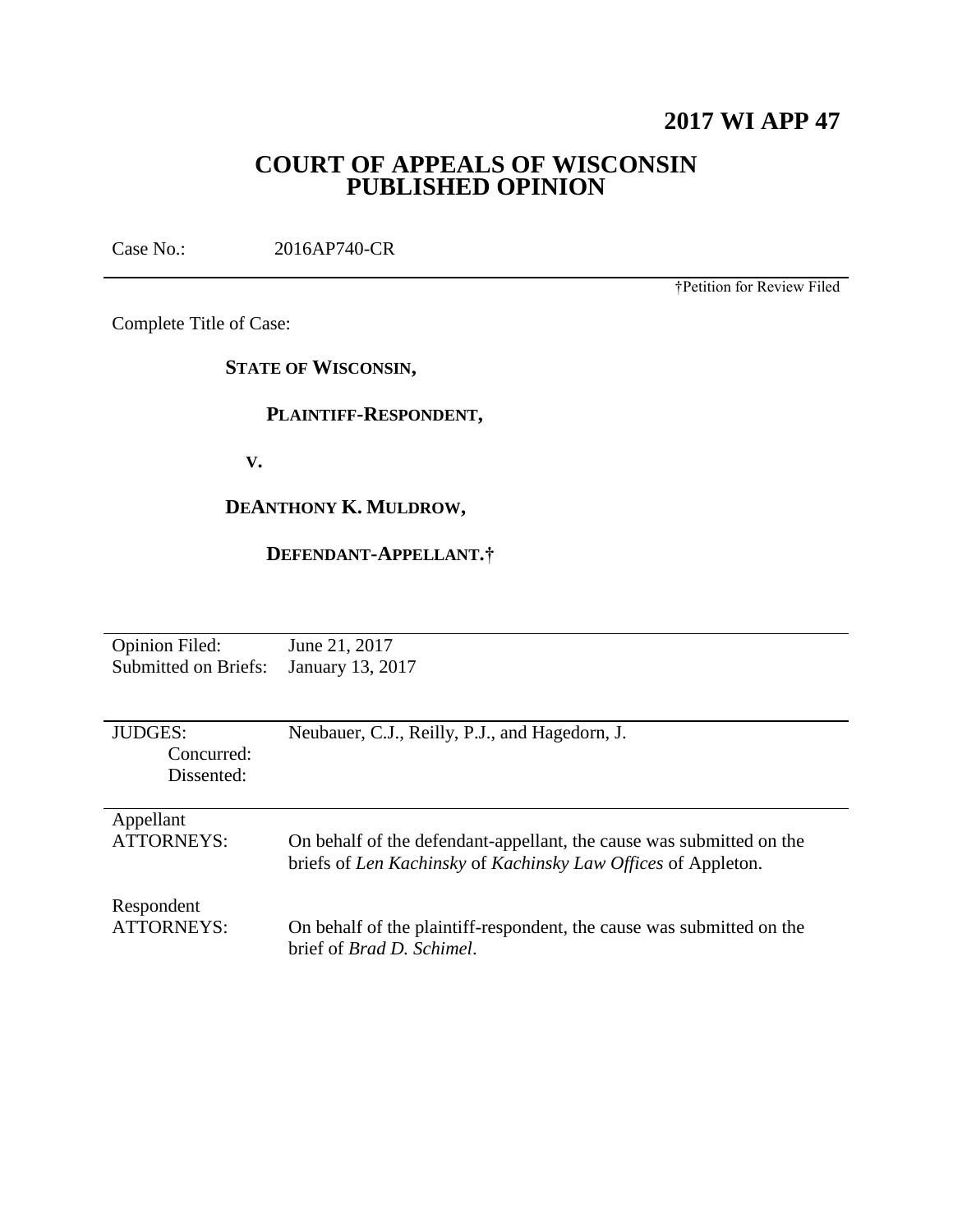## **2017 WI App 47**

## **COURT OF APPEALS DECISION DATED AND FILED**

#### **June 21, 2017**

**Diane M. Fremgen Clerk of Court of Appeals**

# **Appeal No. 2016AP740-CR Cir. Ct. No. 2009CF334 STATE OF WISCONSIN IN COURT OF APPEALS**

#### **NOTICE**

**This opinion is subject to further editing. If published, the official version will appear in the bound volume of the Official Reports.** 

**A party may file with the Supreme Court a petition to review an adverse decision by the Court of Appeals.** *See* **WIS. STAT. § 808.10 and RULE 809.62.** 

**STATE OF WISCONSIN,**

 **PLAINTIFF-RESPONDENT,**

 **V.**

**DEANTHONY K. MULDROW,**

 **DEFENDANT-APPELLANT.**

APPEAL from a judgment and an order of the circuit court for Manitowoc County: JEROME L. FOX, Judge. *Affirmed*.

Before Neubauer, C.J., Reilly, P.J., and Hagedorn, J.

¶1 HAGEDORN, J. DeAnthony K. Muldrow pled guilty to thirddegree sexual assault and sexual assault of a child under sixteen years of age. Nothing in the plea colloquy, however, informed him of the possibility of lifetime GPS monitoring as a consequence of his conviction. Muldrow now seeks plea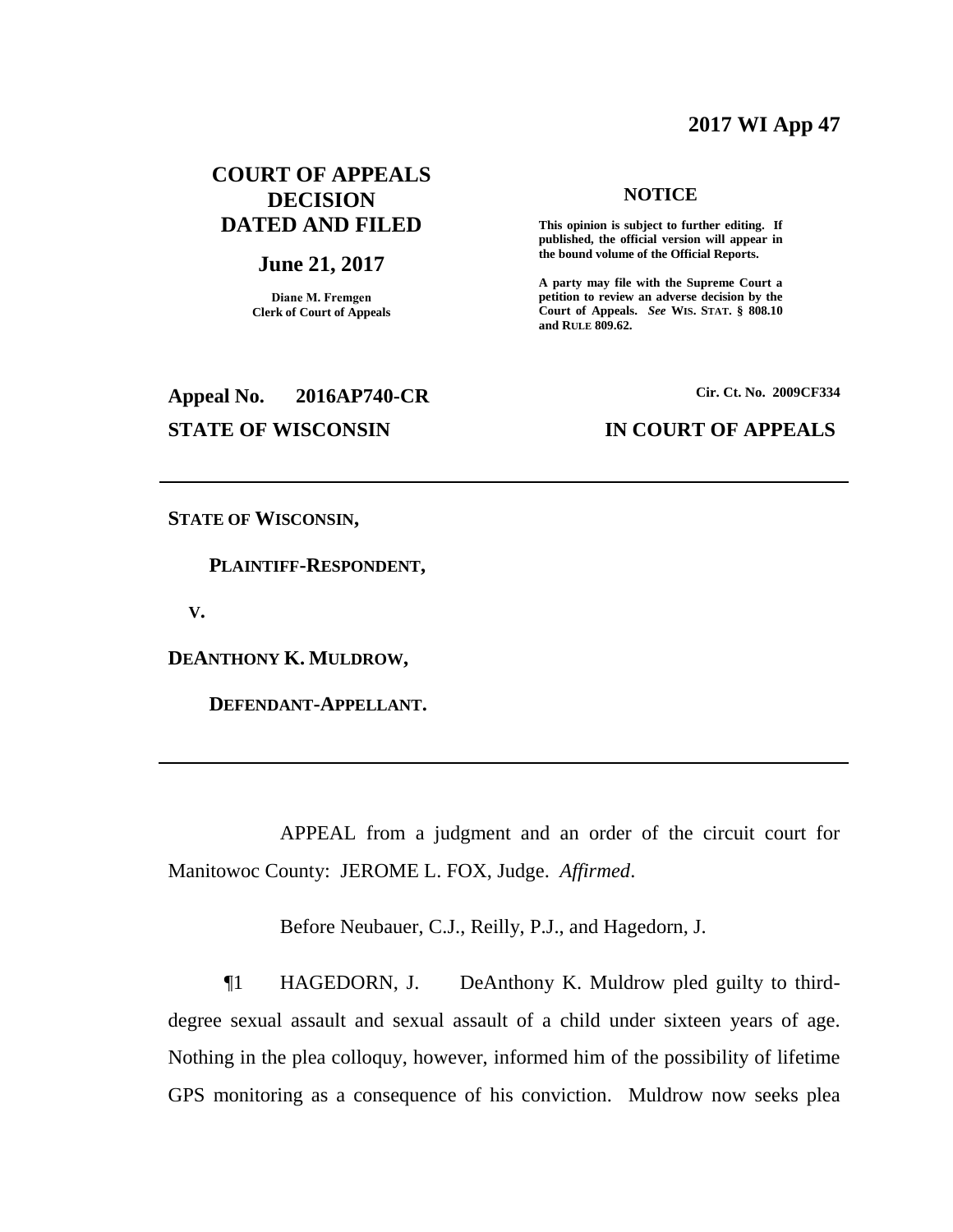withdrawal as a matter of right on the grounds that lifetime GPS monitoring is a "punishment" that he must be informed of, the failure of which rendered his plea unknowing and unintelligent in violation of his constitutional rights. The circuit court denied Muldrow's motion for plea withdrawal, and we affirm.

¶2 The precise contours of the test for what constitutes "punishment" are not clear. That said, whether the test is a "fundamental purpose" test as offered by the State or the intent-effects test as used in the ex post facto line of cases, we hold that lifetime GPS monitoring does not constitute punishment and is not a direct consequence of a defendant's plea. Because Muldrow did not need to be informed of this collateral consequence to his plea, he has not made a prima facie case that the circuit court failed to comply with WIS. STAT. § 971.08 (2015-  $16$ <sup>1</sup> or other court mandated plea colloquy procedures. Accordingly, he is not entitled to withdraw his plea.

#### **BACKGROUND**

¶3 In 2009, Muldrow was charged with two counts of sexual assault of a child under sixteen years of age, two counts of third-degree sexual assault, and one count of felony bail jumping. In June 2010, Muldrow pled guilty to one count of sexual assault of a child under sixteen years of age and one count of thirddegree sexual assault, reducing his potential prison exposure from 106 years to 50 years. Muldrow and the State then stipulated to a deferred judgment agreement (DJA) for the sexual assault of a child count and two years in prison for the third-

 $\overline{a}$ 

<sup>&</sup>lt;sup>1</sup> All references to the Wisconsin Statutes are to the 2015-16 version unless otherwise noted.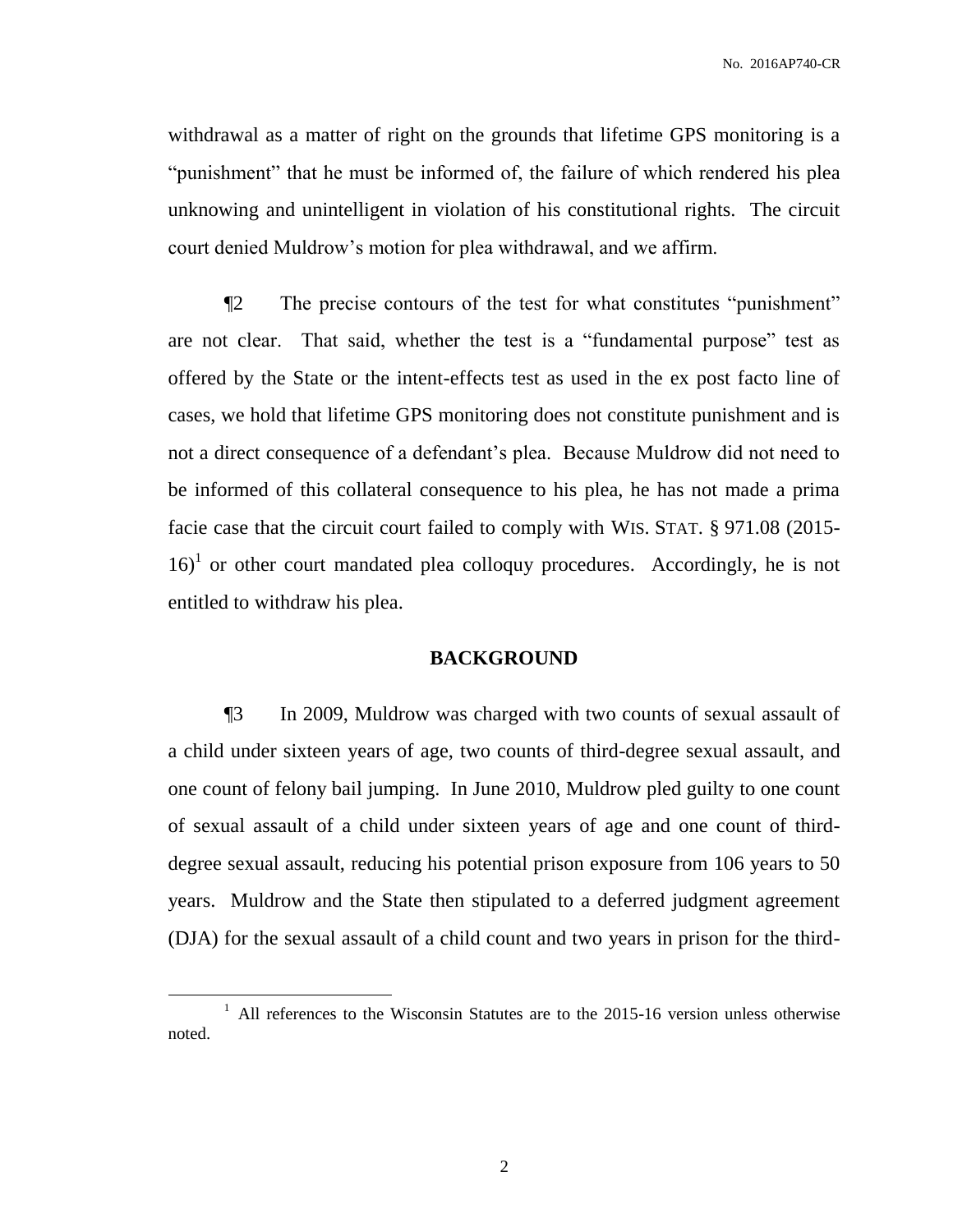degree count. The circuit court adopted the joint recommendation of the parties and sentenced Muldrow according to the stipulation. It is undisputed that neither the circuit court nor Muldrow's counsel informed him that his plea could subject him to lifetime GPS monitoring after he completed his sentence.

¶4 The State moved to vacate the DJA in December 2014; the court granted the State's request in April 2015 and entered judgment on the sexual assault of a child under sixteen years of age. Consistent with the parties' "joint recommendation," the court withheld sentence and imposed ten years of probation. The same day he was sentenced, Muldrow moved to withdraw his plea based on the circuit court's failure to inform him that he could be subject to lifetime GPS monitoring.

¶5 As Muldrow had not yet completed his sentence, the conditions of lifetime GPS monitoring had not yet been imposed.<sup>2</sup> As a result, the State and Muldrow agreed that the postconviction court could "take judicial notice of the practical conditions of GPS set forth in" the federal district court decision of **Belleau v. Wall**, 132 F. Supp. 3d 1085 (E.D. Wis. 2015),<sup>3</sup> a federal case challenging lifetime GPS monitoring as an ex post facto violation.

¶6 Per the factual stipulations in *Belleau*, a person subject to lifetime GPS tracking must wear a 2.5 x 3.5 x 1.5 inch battery-powered tracking device around his or her ankle at all times for the rest of his or her life. *Id.* at 1090. It is a

 $\overline{a}$ 

 $2$  However, the State does agree that Muldrow will be subject to lifetime GPS monitoring.

<sup>&</sup>lt;sup>3</sup> The decision was later overruled by **Belleau v. Wall**, 811 F.3d 929, 937-38 (7th Cir. 2016), which we discuss below.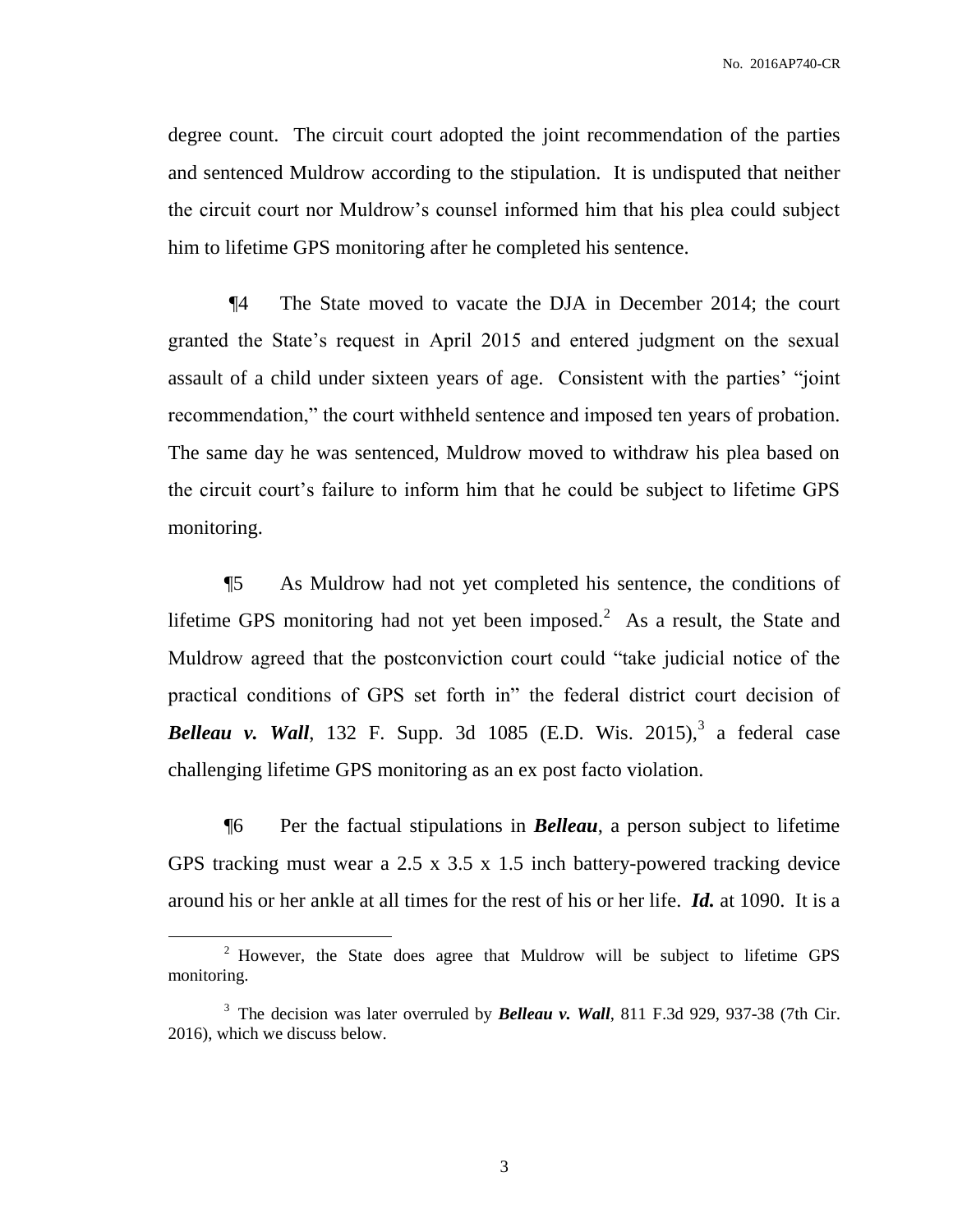felony to tamper with the device in any way. *Id.* The device can never be removed—even while showering, bathing, and sleeping—sometimes causing discomfort and blistering. *Id.* Every twenty-four hours, the wearer must plug the device into an electrical outlet to charge for approximately one hour (while, of course, continuing to wear the device). *Id.* The device "creates a noticeable bulge under the wearer's pants leg and can become visible if his pants leg raises up, such as when the wearer sits or bends down." *Id.* at 1091. This may allow others to infer that the wearer is a sex offender, subjecting him or her to embarrassment, harassment, or even violence.<sup>4</sup> See id. Additional details of the conditions of lifetime GPS tracking will be set forth below.

¶7 The postconviction court concluded that lifetime GPS monitoring was not punishment, and therefore, not a direct consequence of Muldrow's plea. Accordingly, the court denied Muldrow's motion to withdraw his plea. Muldrow appeals.

#### **DISCUSSION**

¶8 Muldrow alleges he is entitled to plea withdrawal because lifetime GPS monitoring is a potential punishment of which he was not informed, and that this failure violated his due process rights. The parties agree that Muldrow's conviction subjects him to lifetime GPS monitoring and that the circuit court did not inform him of this fact.Muldrow does not challenge any other part of the plea.

 $\overline{a}$ 

<sup>&</sup>lt;sup>4</sup> The district court in *Belleau* noted that at least one person had noticed the device and "brandished a gun and warned [Belleau] to stay away." *Belleau v. Wall*, 132 F. Supp. 3d 1085, 1091 (E.D. Wis. 2015), *rev'd* 811 F.3d at 937-38 (7th Cir. 2016).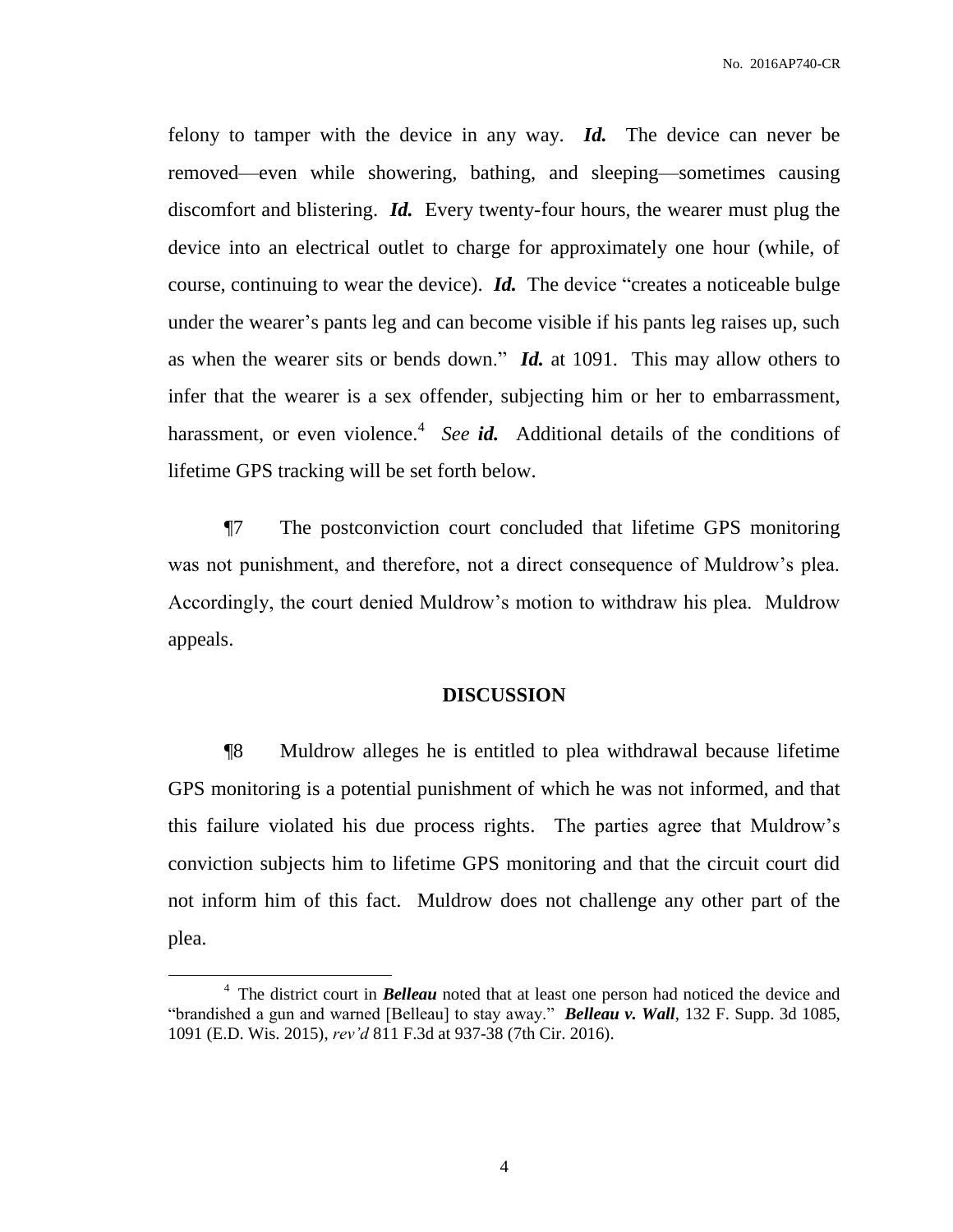### *Legal Background*

¶9 When a defendant pleads guilty or no contest, he or she necessarily waives certain constitutional rights—the rights to trial by jury and to confront one's accuser for example. *See State v. Burton*, 2013 WI 61, ¶73, 349 Wis. 2d 1, 832 N.W.2d 611. The Fourteenth Amendment to the United States Constitution provides in relevant part that no State shall "deprive any person of life, liberty, or property, without due process of law." The United States Supreme Court has held that due process protects defendants who seek to waive their constitutional rights when they plead guilty or no contest. A court should only accept a guilty plea when it has been knowing, intelligent, and voluntary, "with sufficient awareness of the relevant circumstances and likely consequences." *Brady v. United States*, 397 U.S. 742, 748 (1970) (footnote omitted).

¶10 The circuit court is not required to inform a defendant of every consequence of his or her plea. Rather, the due process right undergirding a knowing and intelligent plea requires knowledge of the direct consequences of the plea. *State v. Bollig*, 2000 WI 6, ¶16, 232 Wis. 2d 561, 605 N.W.2d 199. A direct consequence is "one that has a definite, immediate, and largely automatic effect on the range of [a] defendant's *punishment*." *Id.* (emphasis added). A defendant does not have any due process right to be informed about collateral consequences of his or her plea. *Id.* A collateral consequence is "indirect" and does "not flow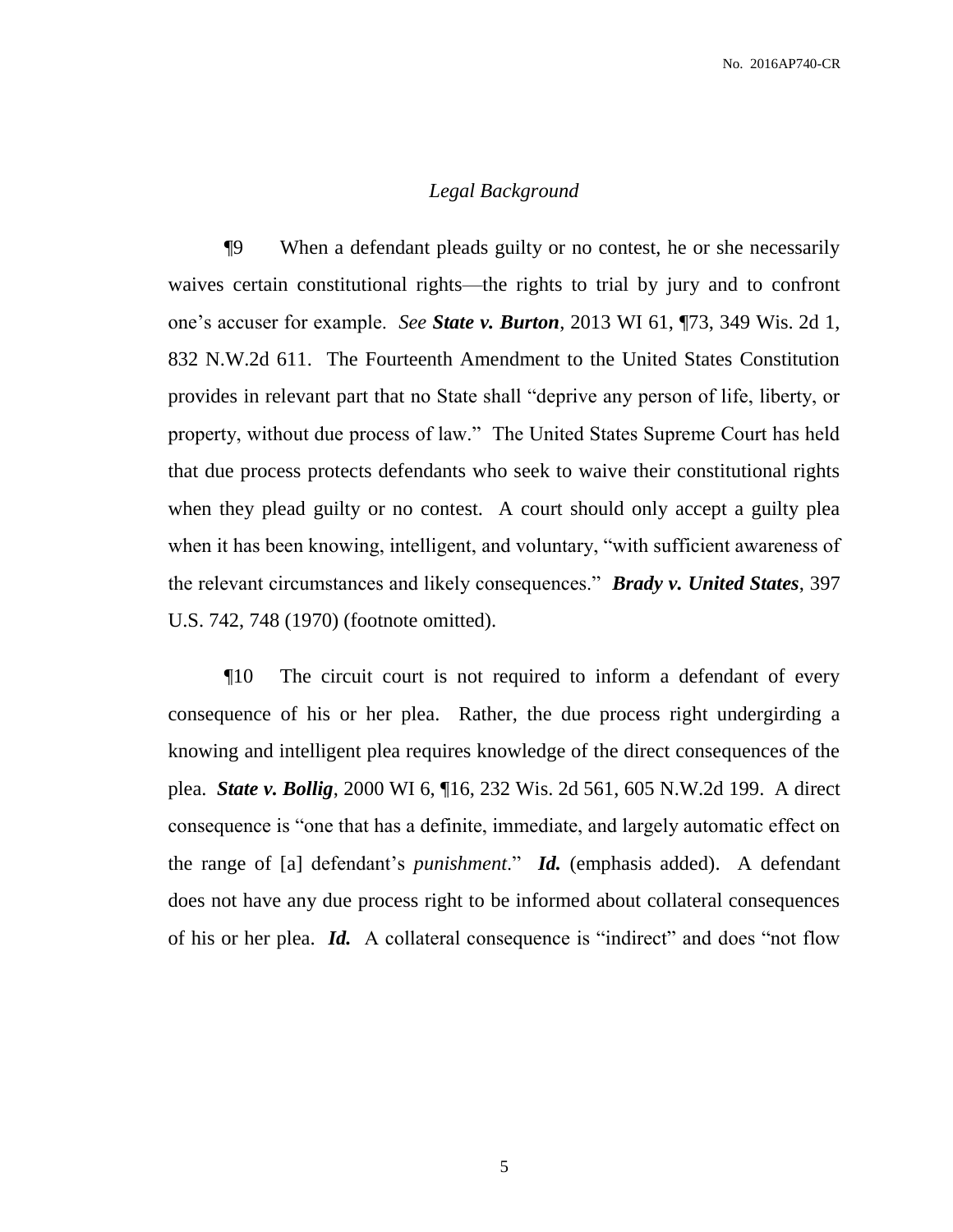from the conviction."<sup>5</sup> *State v. Byrge*, 2000 WI 101, ¶61, 237 Wis. 2d 197, 614 N.W.2d 477. "The distinction between direct and collateral consequences essentially recognizes that it would be unreasonable and impractical to require a circuit court to be cognizant of every conceivable consequence before the court accepts a plea." *Id.*

¶11 The Wisconsin legislature has established procedures to assist the circuit court in complying with the constitutional imperatives. *State v. Bangert*, 131 Wis. 2d 246, 260-61, 389 N.W.2d 12 (1986). Among the requirements, a court must, "Address the defendant personally and determine that the plea is made voluntarily with understanding of the nature of the charge and the *potential punishment* if convicted." WIS. STAT. § 971.08(1)(a) (emphasis added). The Wisconsin Supreme Court has—pursuant to its superintending and administrative authority—added to and reformulated the requirements of § 971.08. *Bangert*, 131 Wis. 2d at 267; *State v. Cross*, 2010 WI 70, ¶16, 326 Wis. 2d 492, 786 N.W.2d 64. Regarding punishment, the court has construed the "potential punishment" requirement in § 971.08 to mean that the colloquy must establish the defendant's understanding of "the *range of punishments* to which he is subjecting himself by

 $\overline{a}$ 

<sup>&</sup>lt;sup>5</sup> Collateral consequences may be "contingent on a future proceeding in which a defendant's subsequent behavior affects the determination," or consequences not imposed by the circuit court, but "a different tribunal or government agency." *State v. Byrge*, 2000 WI 101, ¶61, 237 Wis. 2d 197, 614 N.W.2d 477. For example, resentencing upon revocation of probation is only a collateral consequence of a guilty plea because it is contingent on the defendant's own behavior and is not a "definite, immediate, nor largely automatic consequence of his plea." *State ex rel. Warren v. Schwarz*, 219 Wis. 2d 615, 638, 579 N.W.2d 698 (1998) (citation omitted). We have also held that a federal restriction on firearm possession based upon a criminal conviction is a collateral consequence because its enforcement "is not a decision in which the trial court participates." *State v. Kosina*, 226 Wis. 2d 482, 488–89, 595 N.W.2d 464 (Ct. App. 1999).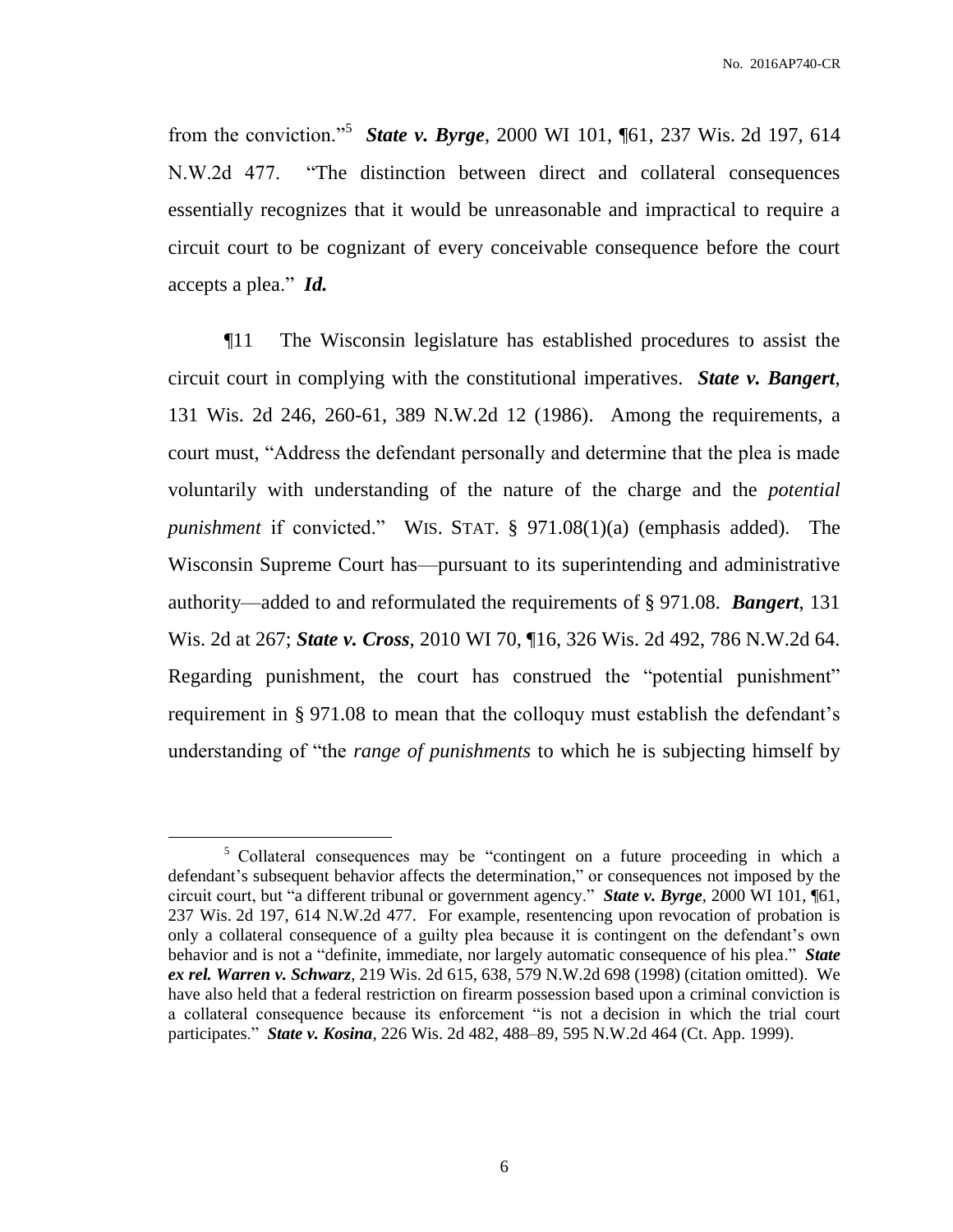entering a plea." *State v. Brown*, 2006 WI 100, ¶35, 293 Wis. 2d 594, 716 N.W.2d 906 (emphasis added).

¶12 Thus, the question here is whether, pursuant to WIS. STAT. § 971.08 and the requirements of due process, lifetime GPS monitoring is a direct consequence—or more precisely, whether lifetime GPS monitoring is a "punishment" at all. *State v. Dugan*, 193 Wis. 2d 610, 618, 534 N.W.2d 897 (Ct. App. 1995) (explaining that whether something is a punishment is a "threshold question" to whether it is a direct consequence of the plea); *see also Bollig*, 232 Wis. 2d 561,  $\P$ 16 (framing the question as "whether the registration requirement constitutes punishment"). If it is, Muldrow has established a prima facie case for plea withdrawal. Whether he has met his burden is a question of law we review de novo. *Dugan*, 193 Wis. 2d at 617.

#### *The Legal Test*

¶13 Litigants before us typically agree on how to answer the question i.e., the basic legal test—but argue its application. Here, the parties offer different legal frameworks for determining whether a consequence constitutes punishment. Muldrow suggests we use the test employed in the ex post facto line of cases to determine whether lifetime GPS monitoring is a punishment for purposes of plea withdrawal—what's known as the intent-effects test. The State disagrees. Rather, the State maintains that whether a law imposes punishment for plea withdrawal purposes depends on the "fundamental purpose" of the provision at issue.

¶14 It is easy to understand why Muldrow might borrow the ex post facto analytical framework. The question of whether an ex post facto violation has occurred similarly looks to whether a statute is "punishment." *State v. Radaj*, 2015 WI App 50, ¶13, 363 Wis. 2d 633, 866 N.W.2d 758. The United States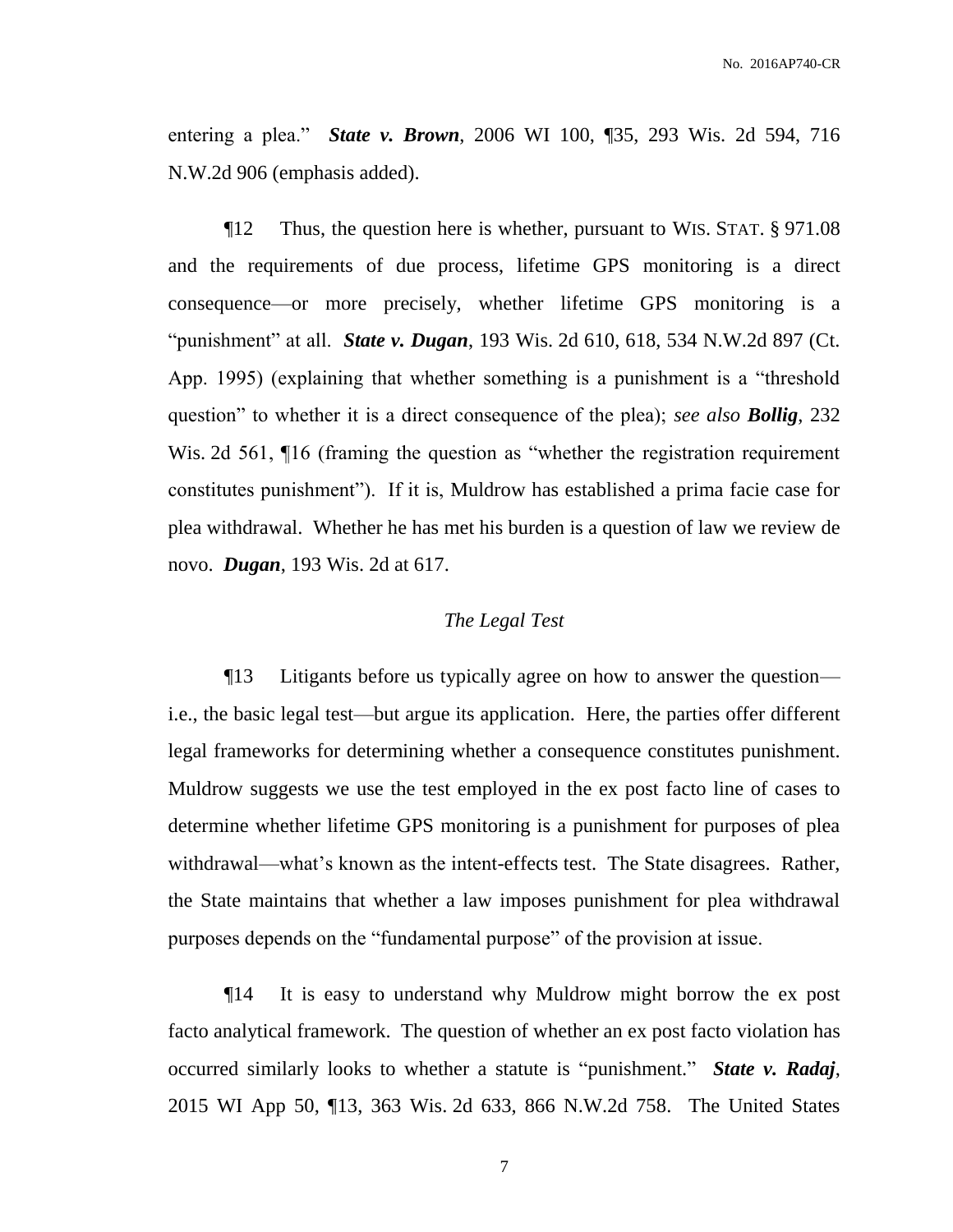Supreme Court has prescribed the intent-effects test to determine whether a consequence constitutes punishment under the ex post facto clause. *State v. Scruggs*, 2017 WI 15, ¶16, 373 Wis. 2d 312, 891 N.W.2d 786 (citing *Hudson v. United States*, 522 U.S. 93 (1997)). The "intent" prong examines the legislative intent—which "is primarily a matter of statutory construction." *Scruggs*, 373 Wis. 2d 312, **[16-17** (citation omitted). If the legislative intent "was to impose punishment, the law is considered punitive and our inquiry ends there." *Id.*, ¶16. However, if the intent was to enact "a civil and nonpunitive regulatory scheme," then we consider whether the law "is so punitive in form and effect as to 'transfor[m] what was clearly intended as a civil remedy into a criminal penalty.'" *Id.* (citation omitted). In order to determine whether something is "punitive in effect" the following, non-exhaustive list of factors are "useful guideposts":

> (1) whether [the law in question] involves an affirmative disability or restraint; (2) whether it has historically been regarded as a punishment; (3) whether it comes into play only on a finding of scienter; (4) whether its operation will promote the traditional aims of punishment-retribution and deterrence; (5) whether the behavior to which [the law] applies is already a crime; (6) whether an alternative purpose to which it may rationally be connected is assignable for it; and (7) whether it appears excessive in relation to the alternative purpose assigned.

*Radaj*, 363 Wis. 2d 633, ¶14 (citation omitted; alteration in original); *see also Hudson*, 522 U.S. at 99 (describing the factors as "useful guideposts"); *Kennedy v. Mendoza-Martinez*, 372 U.S. 144, 168-69 (1963). The Supreme Court has clarified that even where some of these factors indicate a punitive effect, "'only the clearest proof' will suffice to override legislative intent and transform what has been denominated a civil remedy into a criminal penalty." *Hudson*, 522 U.S. at 100 (citation omitted).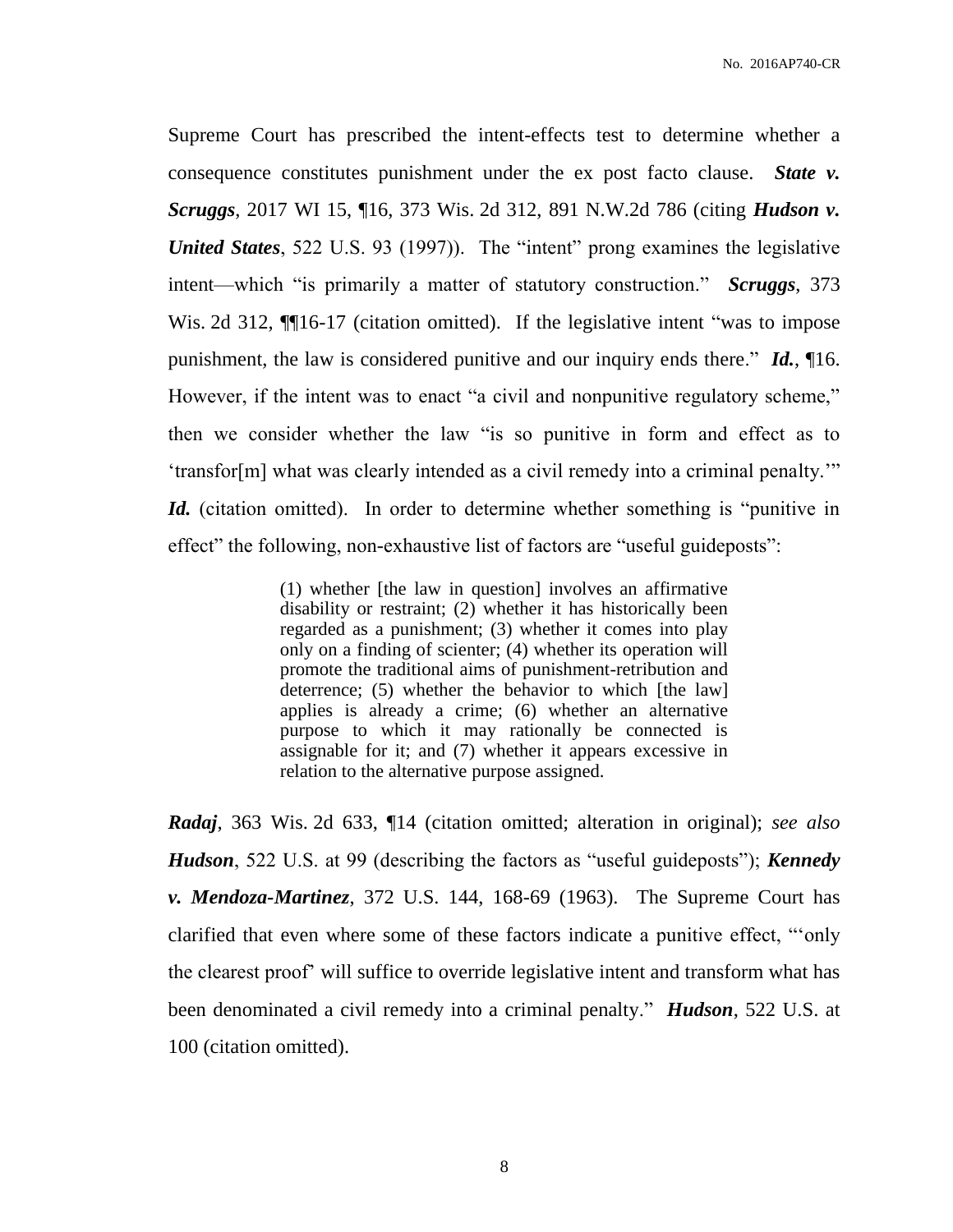¶15 Two principal Wisconsin cases analyze whether a consequence is punishment for purposes of plea withdrawal—*Dugan* and *Bollig*. Neither explicitly invokes the intent-effects test.

¶16 In *Dugan*, this court addressed whether court-ordered restitution was a punishment such that the failure to warn of it entitled the defendant to plea withdrawal. We observed at the outset that whether something is punitive is not simply an all-yes or all-no proposition; it can be both. *Dugan*, 193 Wis. 2d at 620. Restitution is a rehabilitative tool but without doubt also works a punitive effect "by appropriating the offender's money or property to pay the victim." *Id.* The real question, we said, was what is the "fundamental purpose" or "primary and fundamental goal" of the provision. *Id.* at 620-21.

¶17 Our analysis observed that the restitution provision was not in the "Penalties" section of the statutes. *Id.* at 621. The word "restitution" itself connotes an equitable remedy, and "does not have a punitive ring." *Id.* Furthermore, our prior cases and cases from other jurisdictions describe the aims of restitution as primarily rehabilitative. *Id.* at 621-24. Thus, we concluded the primary goal of restitution was not punishment. *Id.* at 620-21.

¶18 Our analysis in *Dugan* began and ended with the intent of the provision. *Id.* at 620-22.We briefly acknowledged the presence of punitive impacts on the defendant, but reasoned that "simply saying a sentencing provision works a punitive or rehabilitative effect begs the question." *Id.* at 620. The court's duty was instead to "decide the fundamental purpose of the sentencing provision at issue." *Id.* The "effects" of the statute did not come into play with any noticeable prominence in our decision. Before us, the State cites *Dugan* for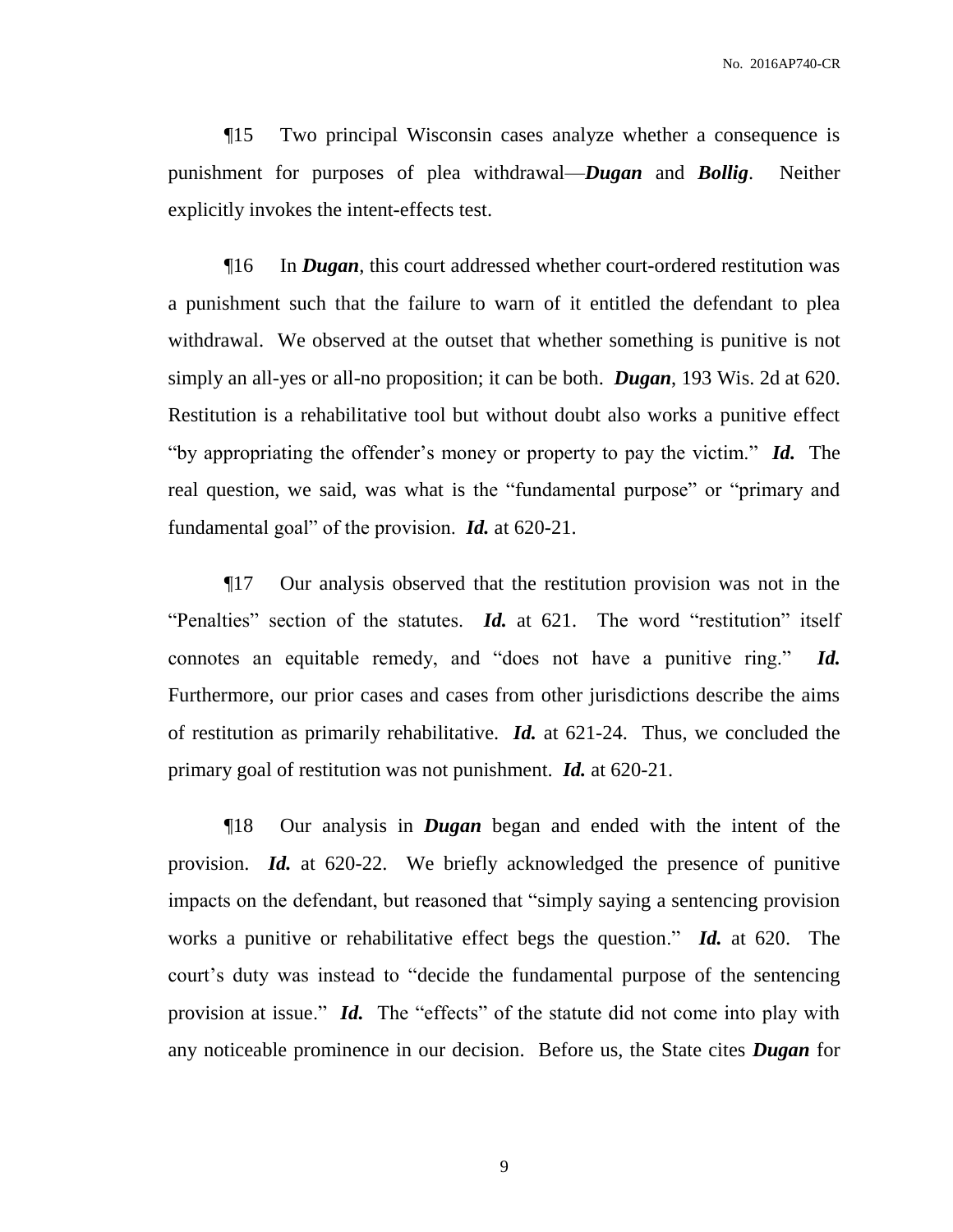the notion that our inquiry is simply into the "fundamental purpose," and not the intent-effects test.

¶19 The State further points out that restitution—the very issue in *Dugan*—has been held to constitute punishment for ex post facto purposes by a great number of federal and state courts. This, the State contends, illustrates that the analysis for what constitutes punishment for plea withdrawal purposes is and should be different from what constitutes punishment under the ex post facto clause.

¶20 In *Bollig*, decided five years after *Dugan*, the Wisconsin Supreme Court considered whether mandatory sex offender registration constitutes punishment for plea withdrawal purposes. *Bollig*, 232 Wis. 2d 561, ¶15. The court began with the legislative intent behind the registration requirement. It considered the genesis of the law and described its "intention of providing community and parent notification of convicted sex offenders residing within the community." *Id.*,  $\mathbb{I}$  18-19. The "underlying intent" of the law, the court explained, was "to protect the public and assist law enforcement." *Id.*, ¶¶20-21. It noted that registration statutes assist law enforcement agencies in investigation and apprehension of offenders. *Id.*, ¶20. The clear goal of sex offender registration was public safety. *Id.*, ¶22.

¶21 This did not mean, however, that there were no punitive consequences. As the defendant argued, sex offender registration results "in ostracism, humiliation, and retaliation." *Id.*, ¶23. The court acknowledged various punitive effects of the law, including "vandalism, loss of employment, and community harassment." *Id.*, ¶26. But the court also observed that information regarding the offender is not indiscriminately provided to the general public,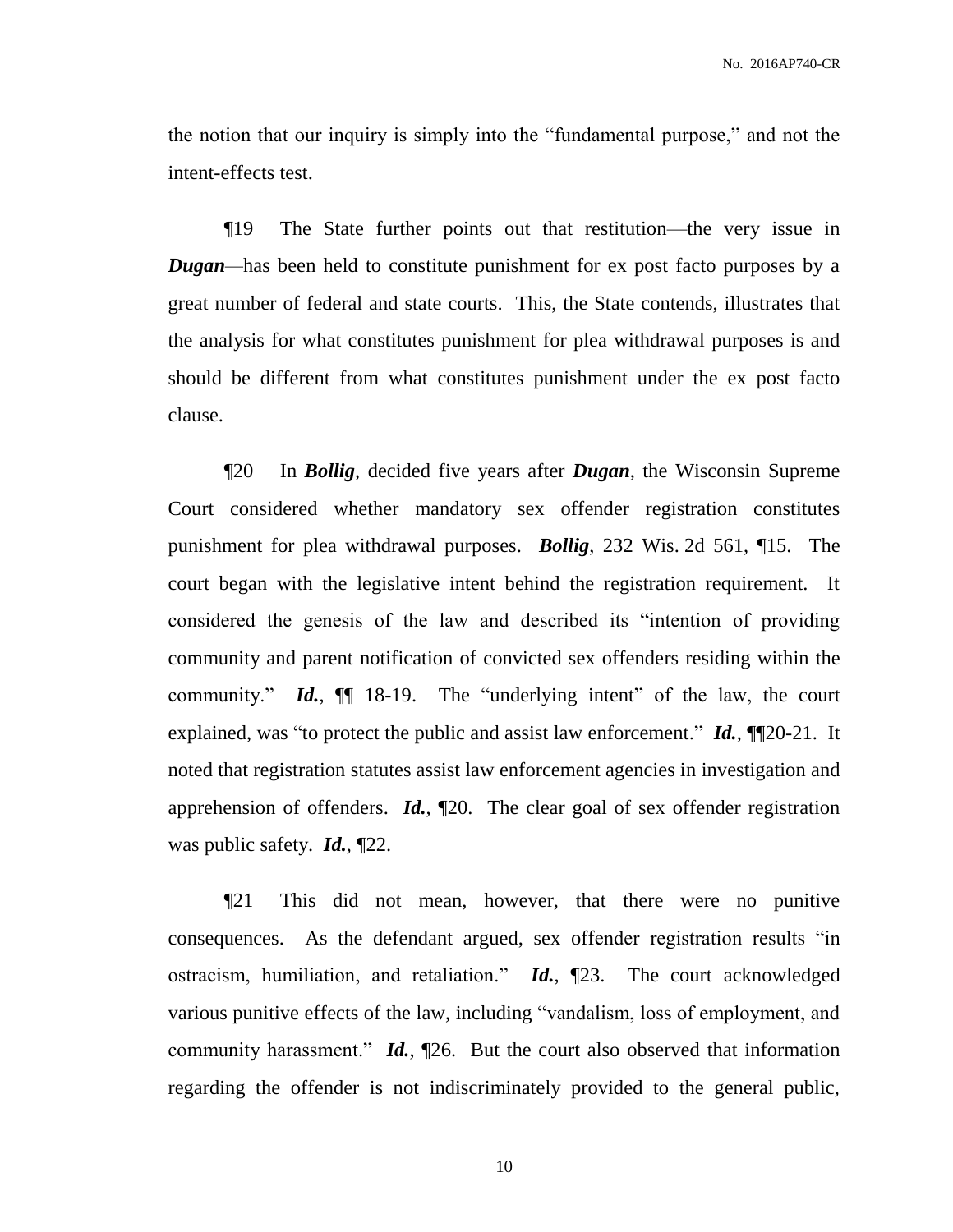which showed the "core concern" was public protection. **Id.**,  $[24$ . In the end, the court concluded, "Simply because registration can work a punitive effect, we are not convinced that such an effect overrides the primary and remedial goal underlying [the sex offender registration statute] to protect the public." *Id.*, ¶26.

¶22 *Bollig*'s treatment of the sex offender registry could be construed as a truncated application of the intent-effects test. The court first examined the intent of the law, and then turned to its punitive effects. Of particular note, the court spoke of whether the punitive effect "overrides" the legislature's nonpunitive intent—the same language employed by the United States Supreme Court to refer to the relationship between the intent and effects prong in the ex post facto context. *See Hudson*, 522 U.S. at 100 (concluding that under the intent-effects test "'only the clearest proof' will suffice to *override* legislative intent and transform what has been denominated a civil remedy into a criminal penalty" (emphasis added; citation omitted)); *see also Smith v. Doe*, 538 U.S. 84, 92 (2003) (quoting *Hudson*). On the other hand, the bulk of *Bollig*'s analysis concerned the nonpunitive intent, and the effects were addressed only briefly. Nor did the court cite the list of factors ordinarily used under the intent-effects line of cases, or otherwise reference those cases. *Bollig* also did not withdraw any language from or cast doubt upon the plea withdrawal analysis in *Dugan*.

¶23 Muldrow and the State both advance a reasonable interpretation of the applicable case law. However, we need not definitively decide whether the proper analysis is the intent-effects test, the "fundamental purpose" approach used in *Dugan*, or some other iteration of the inquiry. We conclude that no matter which test is applied, the result here is the same. The intent and primary goal of lifetime GPS monitoring is clearly to protect the public and is nonpunitive in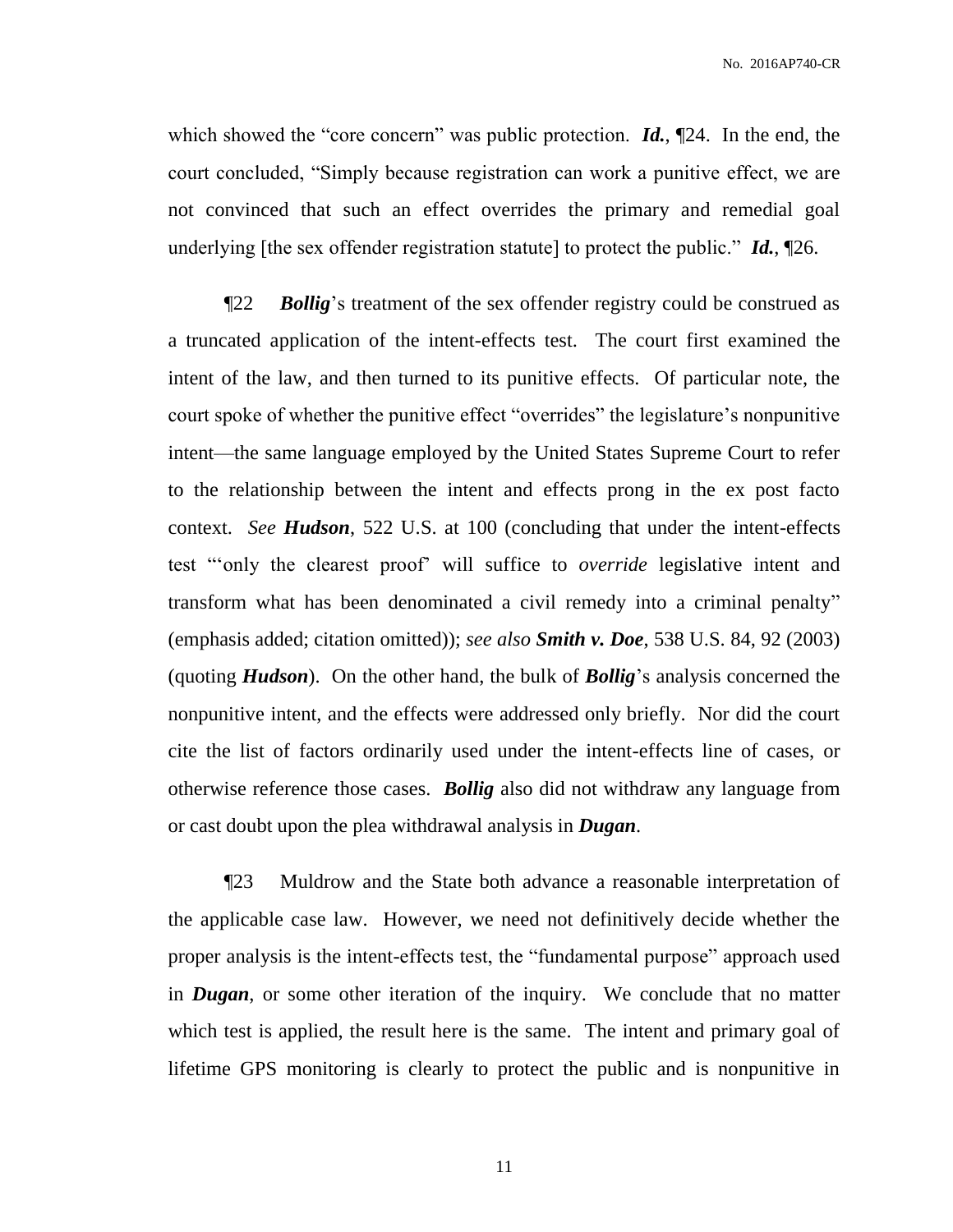nature. And while the statutory scheme no doubt works some nontrivial punitive effects, these punitive effects do not override the primarily nonpunitive intent.

#### *Is Lifetime GPS Monitoring Punishment?*

¶24 This brings us to the first part of our analysis: whether the "fundamental purpose" or "intent" of lifetime GPS monitoring is punitive. We begin with an analysis of the provision's statutory text, context, and structure.

¶25 Lifetime GPS monitoring is found in WIS. STAT. ch. 301 governing corrections, not in the criminal penalties chapters of the statutes. *Dugan*, 193 Wis. 2d at 620-22 (looking to the statutory placement of the consequence). It also follows several other provisions dealing with sex offenders that appear to have similar goals.

¶26 WISCONSIN STAT. § 301.45 places annual registration requirements on sex offenders, and orders the Department of Corrections (DOC) to obtain and maintain certain highly personal information, including addresses at which the person will be residing (§ 301.45(2), (5)), every email account, internet user name, public or private internet profile, or internet site created or maintained  $(\S$  301.45(2)(a)6m). The sex offender registration statute also has provisions restricting the circumstances in which an offender can move*. See, e.g.,* § 301.45(4m) & (4r). The registry even has application to certain persons who did not commit a crime in this state, but may be registered pursuant to the laws of another state. Sec. 301.45(5m). In addition, DOC is authorized to impose an annual fee on registrants to offset the costs. Sec. 301.45(10). As *Bollig* explains,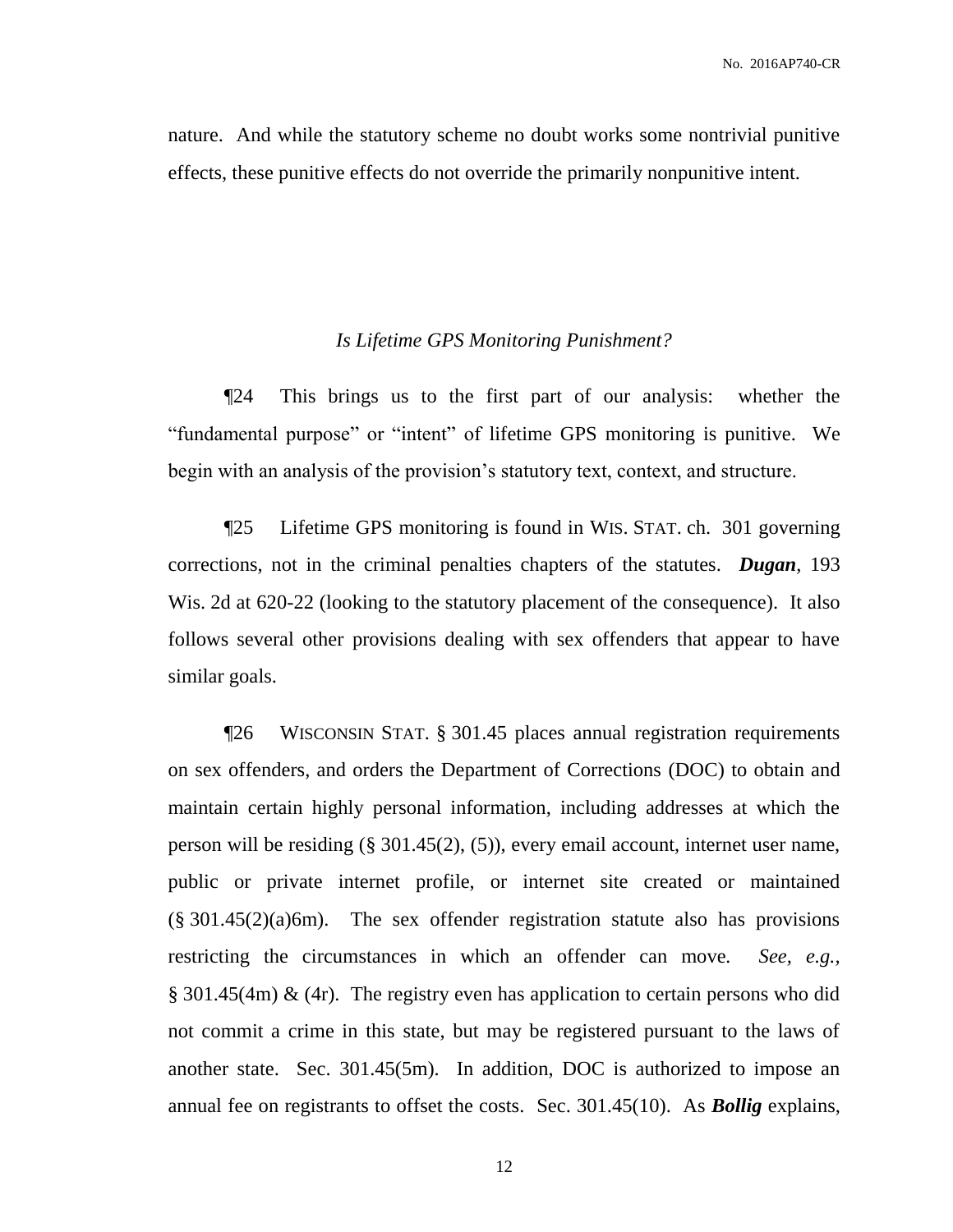the primary goal of these extensive and intrusive provisions is protection of the public, not punishment. *Bollig*, 232 Wis. 2d 561, ¶21.

¶27 WISCONSIN STAT. § 301.46 governs information about registered sex offenders, and makes some information available to certain organizations, generally focused on law enforcement, health organizations, or other organizations "in the interest of protecting the public." Sec.  $301.46(4)(a)(14)$ .

¶28 WISCONSIN. STAT. § 301.47 prohibits registered sex offenders from changing their names. And WIS. STAT. § 301.475 prohibits sex offenders from entering school grounds without authorization. *See* § 301.475(1).

¶29 Following these provisions, WIS. STAT. § 301.48 was created and is entitled, "Global positioning system tracking and residency requirements for certain sex offenders." Thus, lifetime GPS tracking must be seen in its statutory context as an additional public safety measure and limitation on some sex offenders. GPS tracking does not apply to everyone. Rather it is aimed primarily at those who have committed, in the legislature's words, a "serious child sex offense." Sec. 301.48(1)(e) & (2). DOC is also given authority to impose GPS tracking on certain individuals following a risk assessment. Sec. 301.48(2g).

¶30 Lifetime GPS monitoring is designed to "electronically monitor the whereabouts of persons who are subject to this section." WIS. STAT. § 301.48(3)(a). This includes monitoring certain zones labeled exclusion and inclusion zones. Exclusion zones are zones that subject individuals may only pass through to get to another area. Sec.  $301.48(1)(a)$ . Inclusion zones are areas where subject individuals may not leave at all. Sec.  $301.48(1)(c)$ . These zones are to be defined by DOC "if necessary to protect public safety" by, for example, focusing "on areas where children congregate." Sec. 301.48(3)(c). The system must alert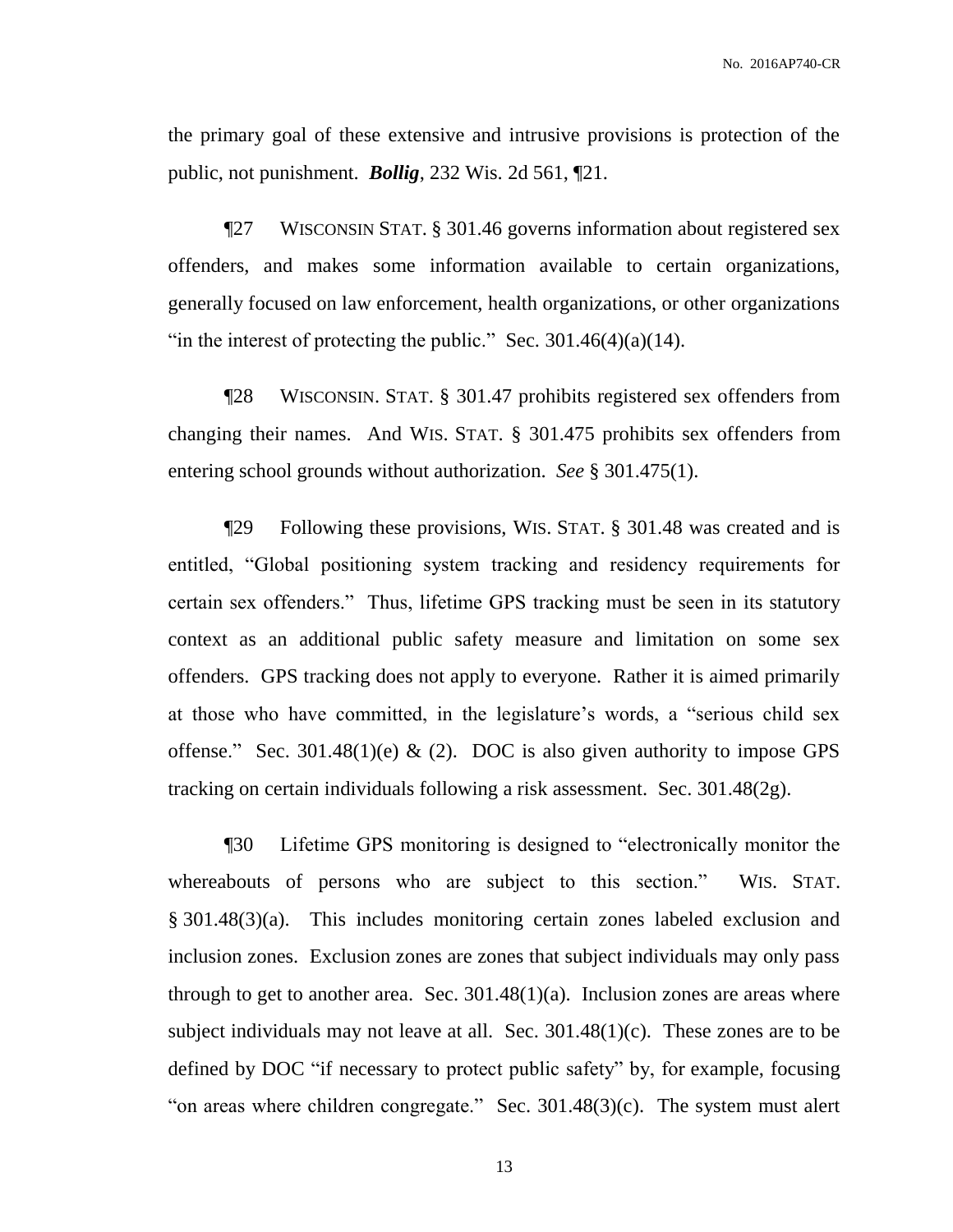both DOC and law enforcement if exclusion or inclusion zone restrictions are violated. Sec. 301.48(3)(a)3. Similar to the sex offender registry, the legislature has authorized assessing the cost for GPS monitoring to the individual (minus the \$100 cap present for the registry). *See* § 301.48(4).

¶31 Despite the locution "lifetime," the legislature has established a procedure that enables offenders to seek the termination of lifetime GPS tracking after twenty years. WIS. STAT. § 301.48(6). The process includes examination by a psychiatrist or psychologist to determine if the person "is a danger to the public." Sec. 301.48(6)(e). DOC then makes a recommendation to the court as to whether in its view lifetime GPS tracking "is still necessary to protect the public." Sec. 301.48(6)(f). Following the filing of this and other information, the court conducts a hearing to determine, once again, "whether lifetime tracking should be continued because the person who filed the petition is a danger to the public." Sec. 301.48(6)(g). The court may grant the petition to terminate lifetime tracking if it "is no longer necessary to protect the public." Sec. 301.48(6)(h).

¶32 The legislature further provided that DOC may petition to terminate lifetime tracking "if the person is permanently physically incapacitated." WIS. STAT. § 301.48(7). At this hearing, the court may grant the petition to terminate if the person "is permanently physically incapacitated so that he or she is not a danger to the public." Sec.  $301.48(7)$ (e).

¶33 Finally, the legislature provided that tracking terminates if the person moves out of the state. WIS. STAT. § 301.48(7m). Thus, lifetime tracking does not necessarily follow an offender forever; he or she may move out of state and escape this restriction altogether where, presumably, the person is no longer a danger to Wisconsin citizens.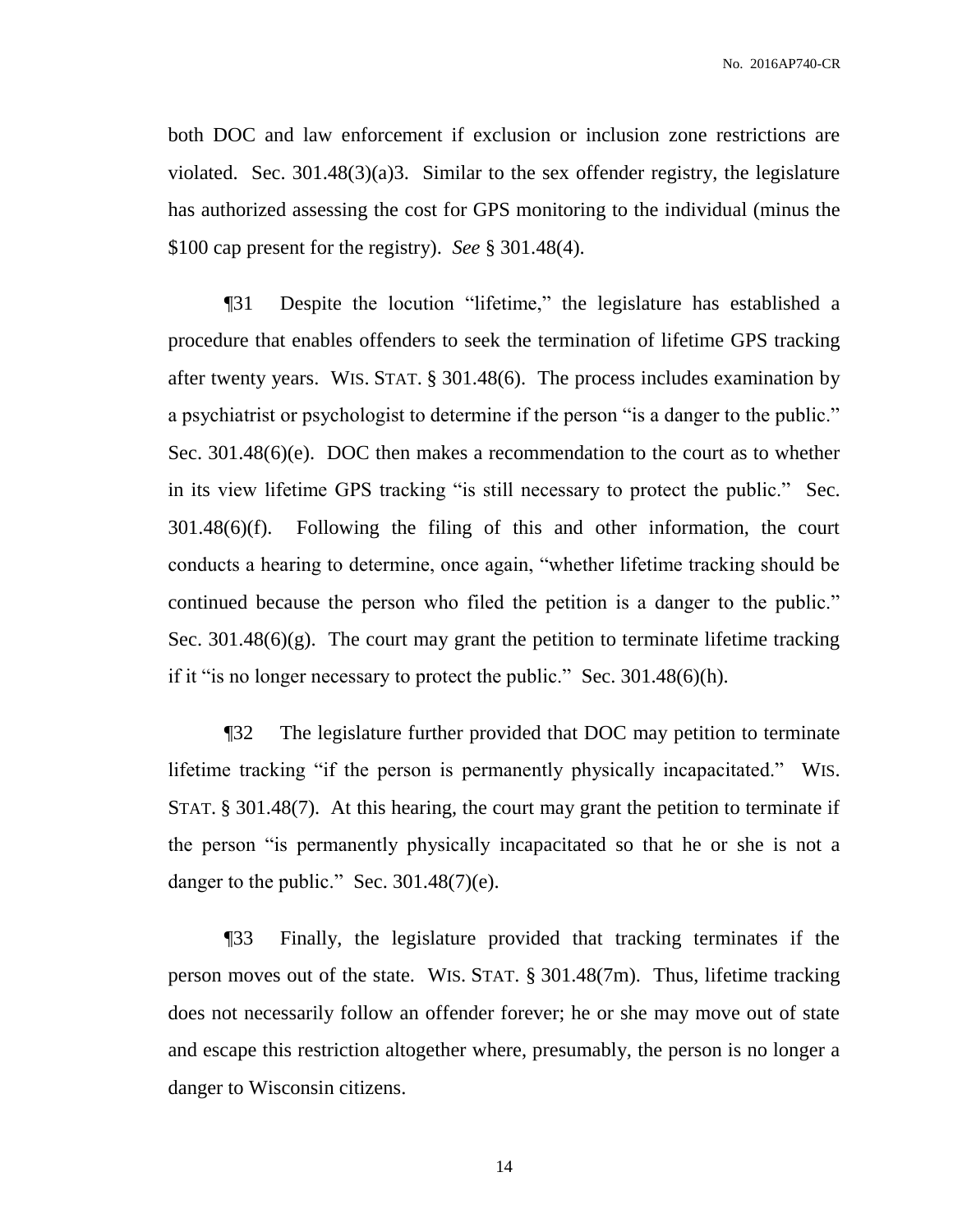¶34 Although not applicable to Muldrow, in the section immediately following lifetime GPS tracking for certain sex offenders, the legislature also authorized DOC to conduct GPS tracking for persons who violate orders or injunctions related to domestic abuse under WIS. STAT. § 813.12 and harassment under WIS. STAT. § 813.125. WIS. STAT. § 301.49. Although this is not lifetime tracking, the structure is substantially similar, and similarly aimed at the safety of petitioners who sought the order or injunction.

¶35 This high level overview of lifetime GPS monitoring, both specifically and in its statutory context, makes clear that the primary goal of GPS monitoring is not to punish, but to protect the public. The whole design of GPS monitoring is (unsurprisingly) to monitor. The aim is to know where potentially dangerous sex offenders are and have been. The designation of various zones where subject individuals must stay, or may only enter for the purposes of passing through, are set up only if necessary and with the stated goal of protecting the public, especially children, from danger. The individuals subject to this are not all persons who have committed sexual assault against children, but those who have committed serious child sex offenses. The legal standard for terminating lifetime GPS monitoring is protecting the public from danger. And when there is no danger to Wisconsin citizens because an offender has moved out of state, lifetime GPS monitoring does not apply. All of this points to a clearly stated and obvious statutory goal: protecting the public from potentially dangerous child sex offenders. The fact that the legislature also instituted GPS monitoring for domestic abuse and harassment violations also shows the same intent—protecting the vulnerable from the dangerous. To the extent the proper test is primarily or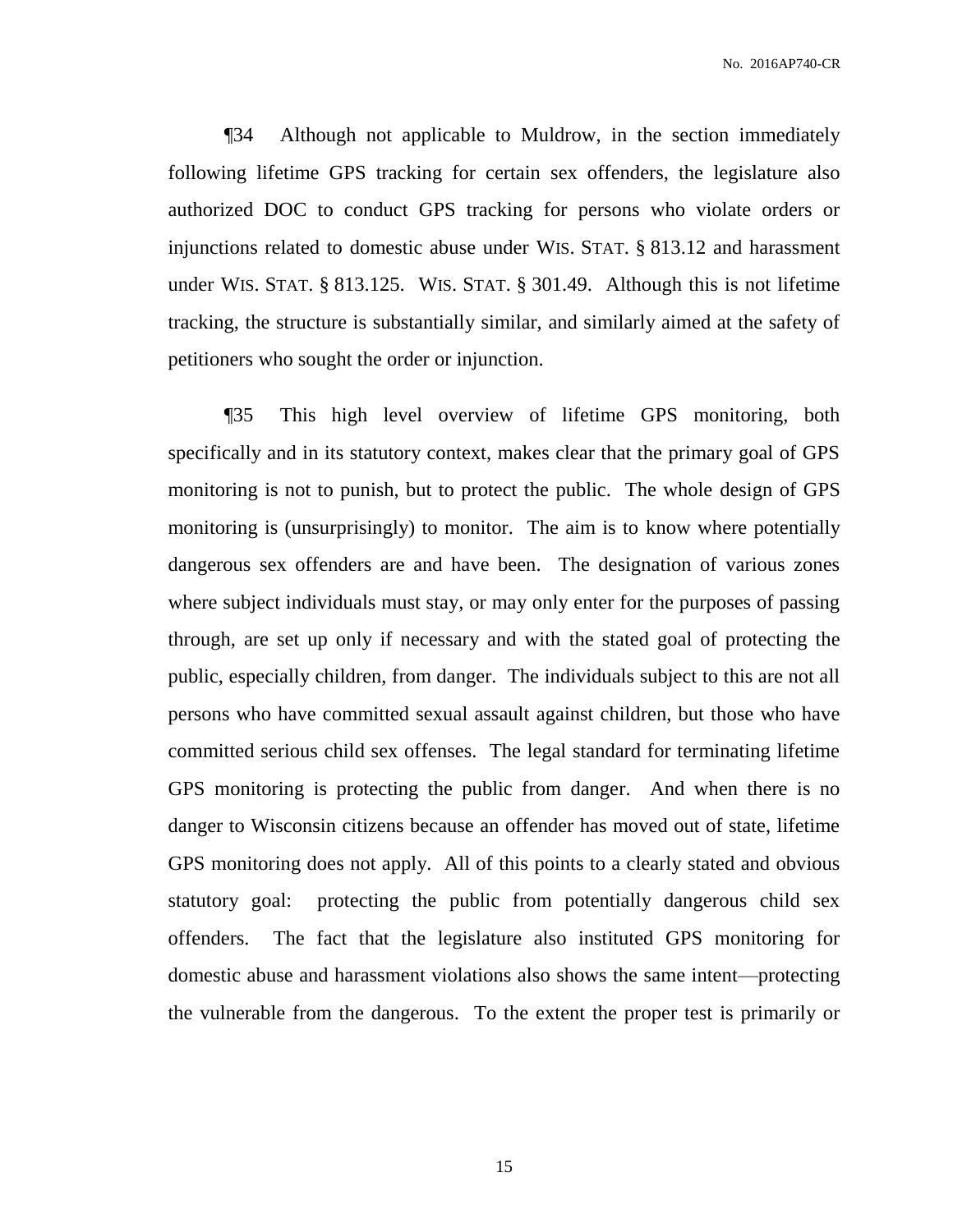exclusively intent-focused, lifetime GPS monitoring does not constitute punishment.<sup>6</sup>

¶36 To the extent the test requires an analysis of effects as well, we press on. We do not think the punitive effects of GPS tracking are so onerous as to "transform what has been denominated a civil remedy into a criminal penalty," or—to use *Bollig*'s parlance—"override" the legislature's predominantly nonpunitive intent. The Seventh Circuit Court of Appeals recently had an opportunity to examine Wisconsin's lifetime GPS monitoring for an ex post facto violation. *Belleau v. Wall*, 811 F.3d 929, 937-38 (7th Cir. 2016). Utilizing the intent-effects test, the court concluded, and we agree, that WIS. STAT. § 301.48 was not punitive. We will track the "useful guideposts" to determine whether Muldrow has provided "the clearest proof" that the punitive effects "override legislative intent and transform what has been denominated a civil remedy into a criminal penalty." *See Hudson*, 522 U.S. at 100 (citation omitted).

¶37 Without doubt, several factors indicate some punitive effect. Under the first factor, lifetime GPS monitoring, particularly with its potential inclusion and exclusion zones, involves an affirmative disability or restraint. It also will no doubt—because of its severity—serve a deterrent effect (factor four). *See* 

 $\overline{a}$ 

<sup>&</sup>lt;sup>6</sup> Muldrow's reliance on *People v. Cole*, 817 N.W.2d 497 (Mich. 2012)—which held that Michigan's lifetime electronic monitoring provision was punishment—is misplaced. The Michigan statute was located in the penalty sections of the code and explicitly provided that lifetime electronic monitoring was part of the defendant's "sentence" and in "addition to any other penalty." *Id.* at 335-36. Thus, the Michigan Supreme Court ended its analysis with the conclusion that the legislature intended the provision as punishment. *Id.*; *see also Smith v. Doe*, 538 U.S. 84, 92 (2003) (explaining that "[i]f the intention of the legislature was to impose punishment, that ends the inquiry"). In contrast, our legislature did not intend lifetime GPS monitoring as a punishment.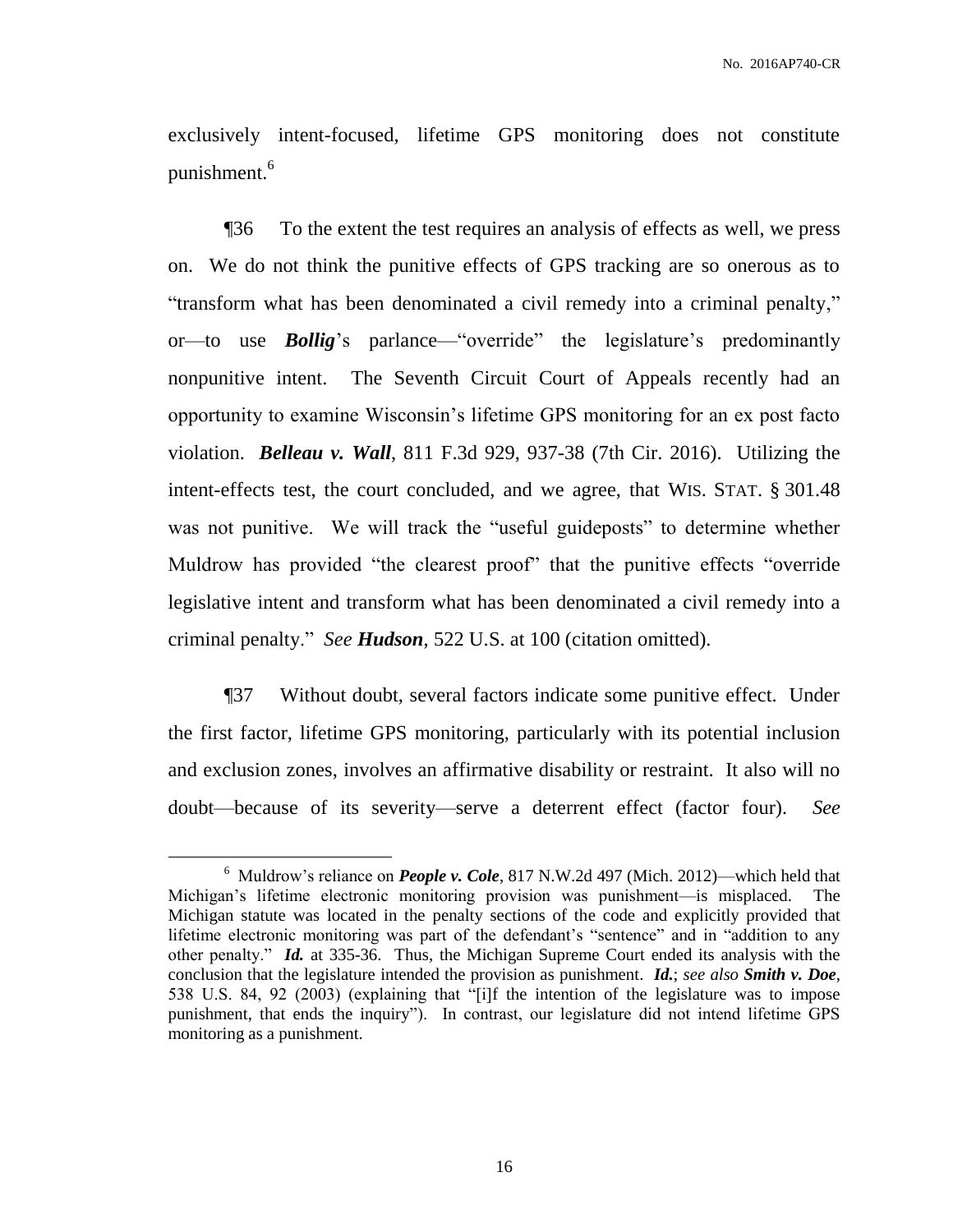*Belleau*, 811 F.3d at 943 (Flaum, J., concurring) (noting that "[a]ny number of governmental programs might deter crime without imposing punishment" (citation omitted)). And, as already discussed, the statute applies to conduct (serious child sex offenses) that is already a crime (factor five), "suggesting that the [statute] has the effect of punishing criminal behavior." *See Scruggs*, 373 Wis. 2d 312, ¶43.

¶38 However, the remaining factors indicate the GPS statute is predominantly nonpunitive in effect. With regard to the second factor, GPS tracking is not similar to historical forms of punishment like public shaming. It is possible that people may notice the ankle monitor and come to negative conclusions about Muldrow or harass him. But this is hardly comparable to the historic public shaming, which was "designed to be noticeable, even prominent." *See Belleau*, 811 F.3d at 943 (Flaum, J., concurring). The device is worn around the ankle, and, although it is sometimes visible, public stigma and shaming is not the primary or intended effect. *Id.* The third factor queries whether the consequence requires a finding of scienter; none is present here. Regarding the sixth factor, as discussed at length, the GPS statute has a pervasive and obvious nonpunitive intent: protection of the public from future sex crimes. The legislature's determination that the risk of reoffense is unacceptably high is perfectly rational, and the statute here is directly aimed at combatting this risk by monitoring those who commit serious sex offenses.

¶39 The final *Mendoza-Martinez* factor queries whether the statute is excessive in relation to its purpose to protect the public. This—and really all of the factors—is aimed at the main question of assessing the practical effects of lifetime GPS monitoring versus its purpose. Without question, such monitoring imposes substantial burdens on subject individuals. It must surely be intrusive and restrictive and bothersome to the wearer of a tracking device. Someone could find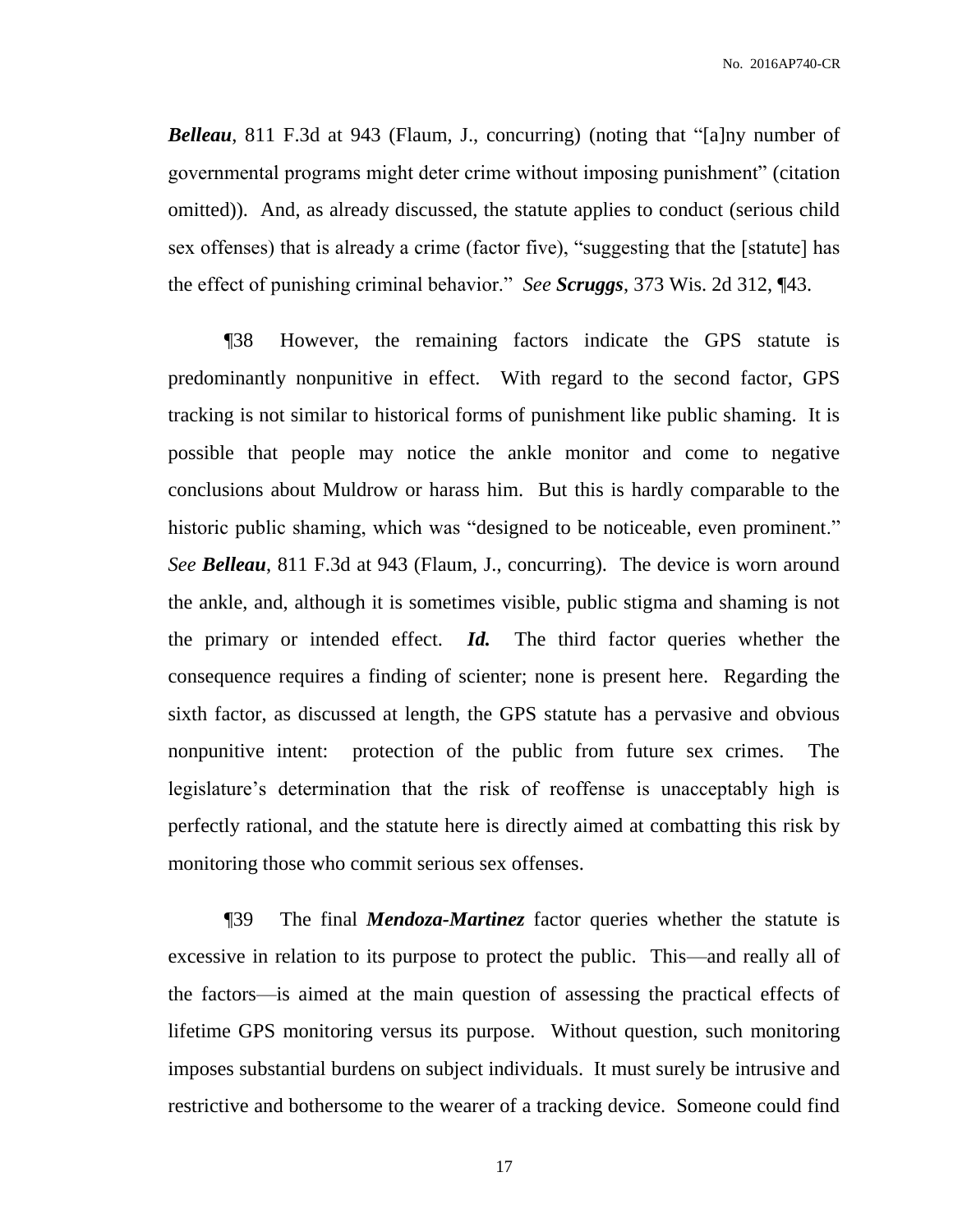out—through observing the monitor itself or otherwise—that a person is subject to GPS monitoring, and this could result in embarrassment, exclusion, or worse. The exclusion and inclusion zones also work a very real and burdensome restriction that could make day-to-day life onerous to say the least. Picking up children from school, swimming at the public pool with the device conspicuously visible, and going out to eat at your favorite restaurant could be challenging, or for some, even impossible. Subject individuals also may bear the cost of monitoring. All of this is a certain deprivation of liberty and property and, by normal societal standards, a dramatic invasion of privacy. None of this should be minimized.

¶40 But merely having substantial punitive effects does not automatically render a statute punitive even assuming an intent-effects analysis. The design and legal standards governing lifetime GPS monitoring all point to the obvious goal of protecting the public from dangerous child sex offenders. No one seems to dispute the serious risk of reoffense posed by those who commit sexual crimes against children.<sup>7</sup> And though the monitoring is potentially indefinite, one can petition to remove it when the danger is no longer present. *Ray v. State*, 982 P. 2d 931, 936 (Idaho 1999) ("Another factor lessening the punitive aspect of the requirement is that the registrant can petition to be released from the requirements after ten years."). The legislature has established a reasonable scheme to monitor those who pose a serious risk of harm to others. Though no doubt significant, lifetime GPS monitoring presents nowhere near the level of restriction occasioned

 $\overline{a}$ 

 $<sup>7</sup>$  Although no one disputes that reoffense is a serious risk, some debate whether the</sup> recidivism rates for sex offenders are actually higher than the rates for other crimes. *See, e.g.*, Adam Liptak, *Did the Supreme Court Base a Ruling on a Myth?*, N.Y. TIMES, March 6, 2017, *available at* https://www.nytimes.com/2017/03/06/us/politics/supreme-court-repeat-sexoffenders.html?  $r=0$  (last visited June 12, 2017).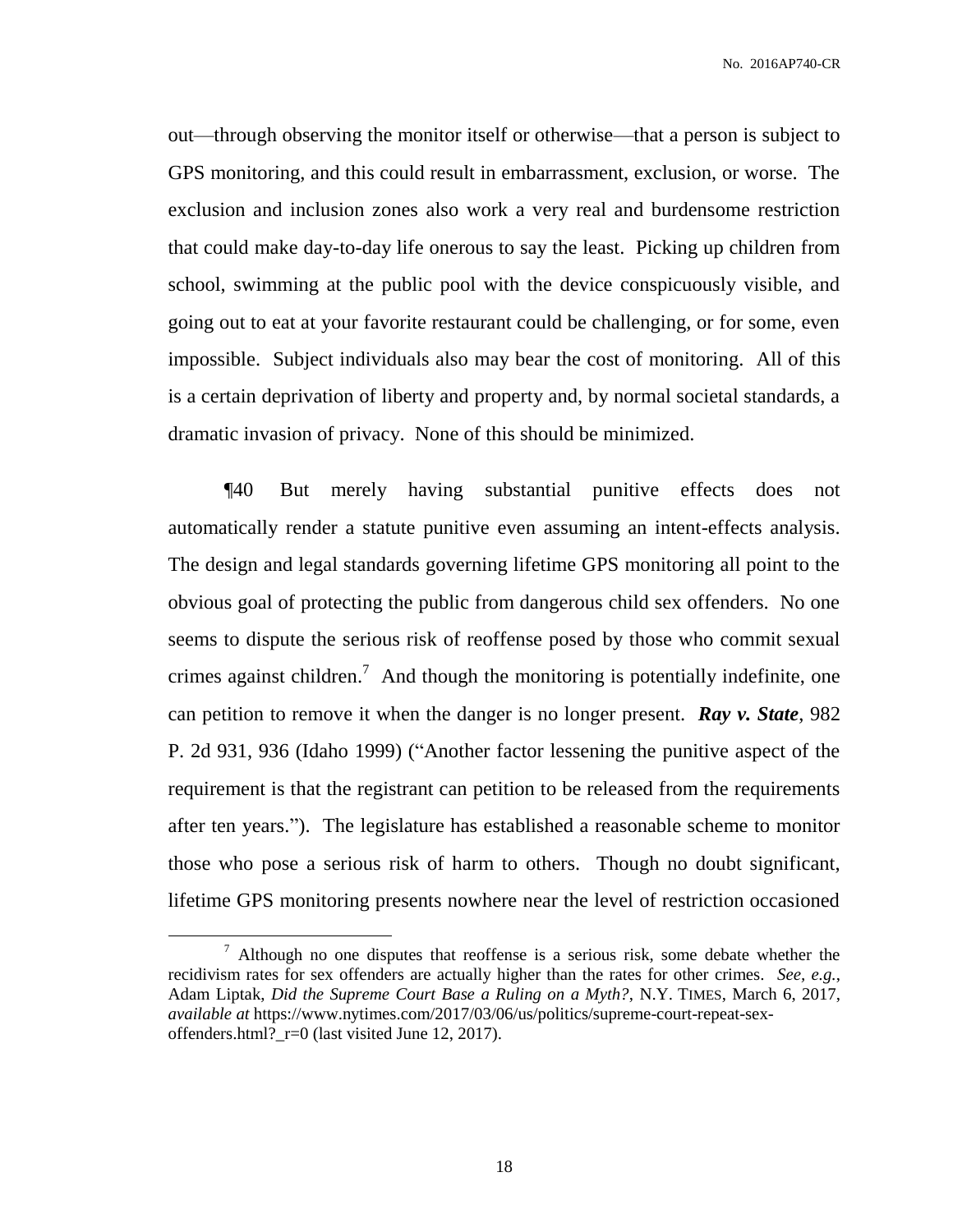by civil commitments and sex offender registries, both of which have been found nonpunitive by the Supreme Court. *See Smith*, 538 U.S. at 92-96 (sex offender registry); *Kansas v. Hendricks*, 521 U.S. 346, 368-69 (1997) (civil commitment). As Judge Posner said in *Belleau*, "if civil commitment is not punishment, as the Supreme Court has ruled, then *a fortiori* neither is having to wear an anklet monitor." *Belleau*, 811 F.3d at 937.

¶41 In short, Muldrow has not, under the intent-effects test he posits, established the "clearest proof" that the punitive effects present here are so significant that they "override legislative intent and transform what has been denominated a civil remedy into a criminal penalty."<sup>8</sup> *See Hudson*, 522 U.S. at 100.

#### **CONCLUSION**

¶42 Thus, whether one looks to the purpose alone, or at both the intent and effects, lifetime GPS monitoring is not punishment, and therefore, not a direct consequence that Muldrow had to be informed of prior to his plea. Accordingly, Muldrow has not made a prima facie case that the circuit court failed to comply with section WIS. STAT. § 971.08 or other court mandated plea colloquy procedures, and he is not entitled to withdraw his plea.

 $\overline{a}$ 

<sup>&</sup>lt;sup>8</sup> Alternatively, we note that in order for something to be a direct consequence, it not only needs to be punishment, but "a definite, immediate, and largely automatic effect" on that punishment. *State v. Bollig*, 2000 WI 6, ¶16, 232 Wis. 2d 561, 605 N.W.2d 199. Without consideration of the purpose or effects, an argument can be made that this prerequisite is not satisfied here because a defendant is removed from this restriction altogether by leaving the state. Thus, it seems hard to call the effect on a defendant here "definite"—burdensome, certainly, but not definite.